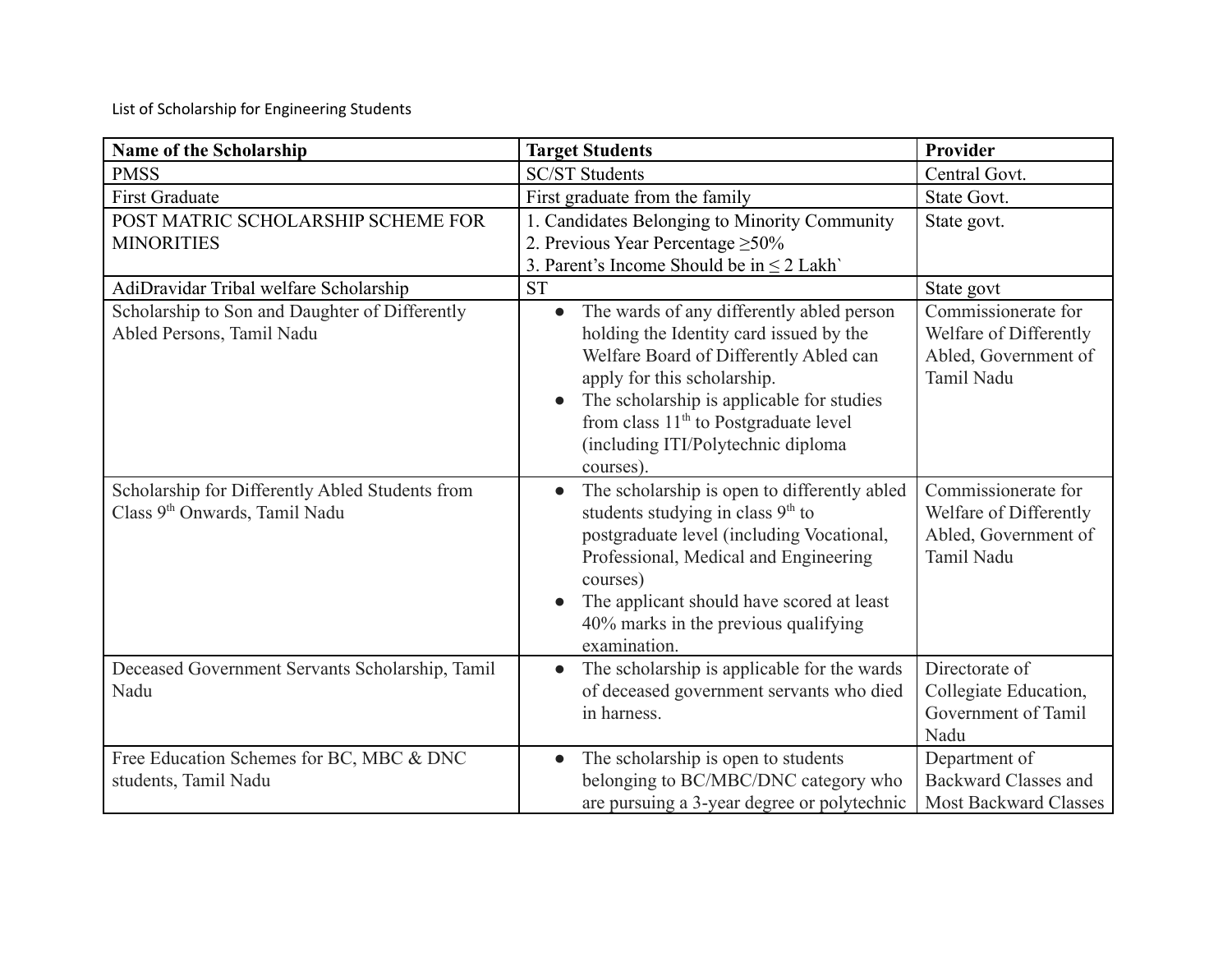| Incentive Scheme for Rural MBC/DNC Girl<br>Students, Tamil Nadu        | diploma course or professional degree<br>course.<br>The annual income of the family should<br>not be more than INR 50,000.<br>The scheme is applicable for rural girl<br>$\bullet$<br>students belonging to MBC/DNC category<br>who are studying in class $3rd$ to $6th$ .<br>The annual income of the family should<br>not be more than INR 25,000. | and Minority Welfare,<br>Government of Tamil<br>Nadu<br>Department of<br><b>Backward Classes and</b><br><b>Most Backward Classes</b><br>and Minority Welfare,<br>Government of Tamil<br>Nadu |
|------------------------------------------------------------------------|------------------------------------------------------------------------------------------------------------------------------------------------------------------------------------------------------------------------------------------------------------------------------------------------------------------------------------------------------|----------------------------------------------------------------------------------------------------------------------------------------------------------------------------------------------|
| Vidyadhan Scholarship Program                                          | Besides Tamil Nadu, the scholarship is also<br>open for the residents of Andhra Pradesh,<br>Gujarat, Karnataka, Maharashtra, Kerala<br>and Telangana.<br>The applicant must have passed out class<br>$10^{th}$ / SSLC from the above-mentioned<br>states.<br>The annual income of the family should<br>not exceed INR 2 Lakh.                        | Sarojini Damodaran<br>Foundation                                                                                                                                                             |
| Tamil Nadu Unorganised Workers scholarship                             | Parents should be Unorganised Workers should<br>have Unorganised Worker ID card (Nalavariyam<br>Attai)                                                                                                                                                                                                                                               | Tamil Nadu<br><b>Unorganised Workers</b><br>welfare board                                                                                                                                    |
| CENTRAL SECTOR SCHOLARSHIP SCHEME                                      | 1. Admission For UG First Year Only<br>2. Previous Year Percentage $\geq 80\%$<br>3. Parent's Income Should be in $\leq 2$ Lakh                                                                                                                                                                                                                      |                                                                                                                                                                                              |
| TAMILNADU EDUCATIONAL TRUST<br><b>SCHOLARSHIP SCHEME</b>               | 1. Admission for UG First Year Only<br>2. Previous Year Percentage $\geq 80\%$<br>3. Parent's Income Should be in $\leq 2$ Lakh                                                                                                                                                                                                                      |                                                                                                                                                                                              |
| POST MATRIC SCHOLARSHIP SCHEME FOR<br><b>DISABILITY</b>                | 1. Disability $\geq$ 40% Certificate<br>2. Parent's Income Should be in $\leq$ 2 Lakh                                                                                                                                                                                                                                                                |                                                                                                                                                                                              |
| SPORTS DEVELOPMENT AUTHORITY OF<br>TAMIL NADU SCHOLARSHIP SCHEME(SDAT) | 1. Candidate Pursuing College in Tamil Nadu is<br>Eligible to Apply                                                                                                                                                                                                                                                                                  |                                                                                                                                                                                              |